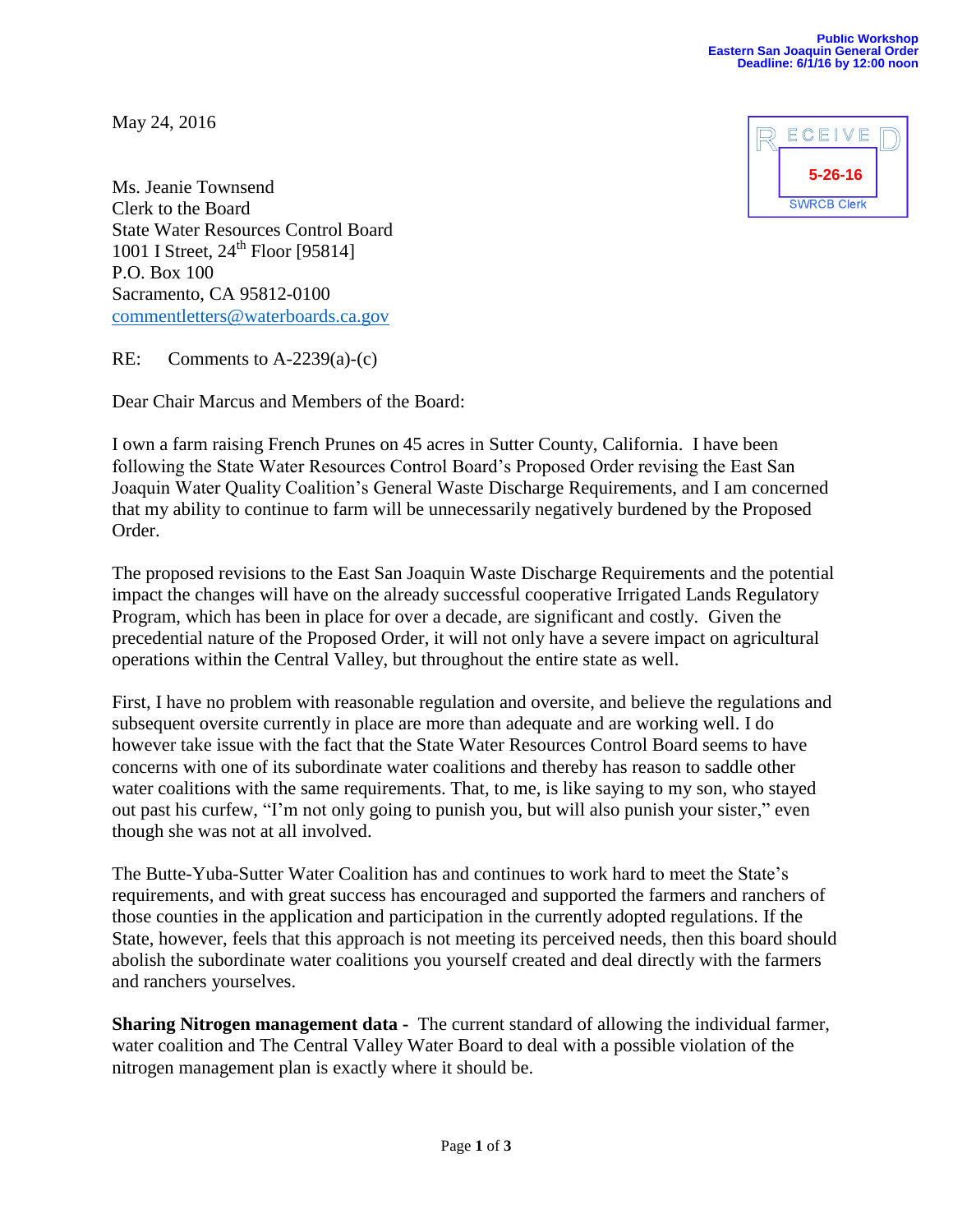With the monitoring and reporting now in place any violation should, can and will be corrected before it becomes an issue. To open up individual private farmers and ranchers to public scrutiny of their records will only create a situation that will not solve the problem, but instead create anxiety, doubt and unnecessary litigation, ultimately driving many small farmers out of business. I believe the existing regulations, if properly utilized and enforced, will work to maintain the safety of not only our ground water but also any run off water.

**Farmer and Ranchers to be required to monitor drinking wells with no legal access –** How is this supposed to work? I as a private citizen having no power to obtain either a search or inspection warrant, or in this situation claim the presence of an emergency or indigent circumstance. The only right I have is to be given permission by the landowner to test his or her well, and if that is denied, what do I do then? How then can I be held in anyway liable by the State or Coalition for a failure to comply?

**High/Low Vulnerability Standards -** Even before the High/Low Vulnerability standards have been instituted, utilized and tested there is consideration that this standard should be abandoned for a one-size-fits-all approach. In my opinion, and I'm sure in the opinion of many others, there is absolutely no reason or proof that a "one size fits all" standard is necessary or will even work! This not only will create a greater regulatory burden on those to which a High Vulnerability standard would have never applied, but also a greater load on those agencies who have to sift through all the unnecessary paperwork.

Our family has been farming this property since 1873, when my great great grandfather first purchased what was then 460 acres. After 143 years our farm consists of only 45 acres, all except for one acre of bare land is planted with French Prunes. As you might imagine farming on such a small scale is difficult, especially when it comes to enough income to sustain our farm. Currently we make only enough from the farm to continue its operation, relying on my retirement income to live on.

As I said, our farm has been in the family for 143 years and my hope is to pass it on to future generations. However, given the increased cost of operation and ever increasing regulations this possibility is rapidly fading away. Therefore, given that we are directly adjacent to the City of Live Oak and have been approached on several occasions by individuals who would like to purchase our property for residential and commercial development, we may be left with no other option but to sell.

It is a shame that after all this time a family who has continually shown a strong desire to farm may be faced with no choice but to bow out and let buildings, streets, sidewalks and parking lots cover ground that is now permeable. Development that instead of benefiting the water table by allowing water to soak in, now takes the polluted water created from such development and diverts it into storm drainage systems that dump directly into our streams and rivers. And this doesn't even address the unregulated fertilizing of lawns and landscaping that percolates or drains into the ground water, streams and rivers from such development.